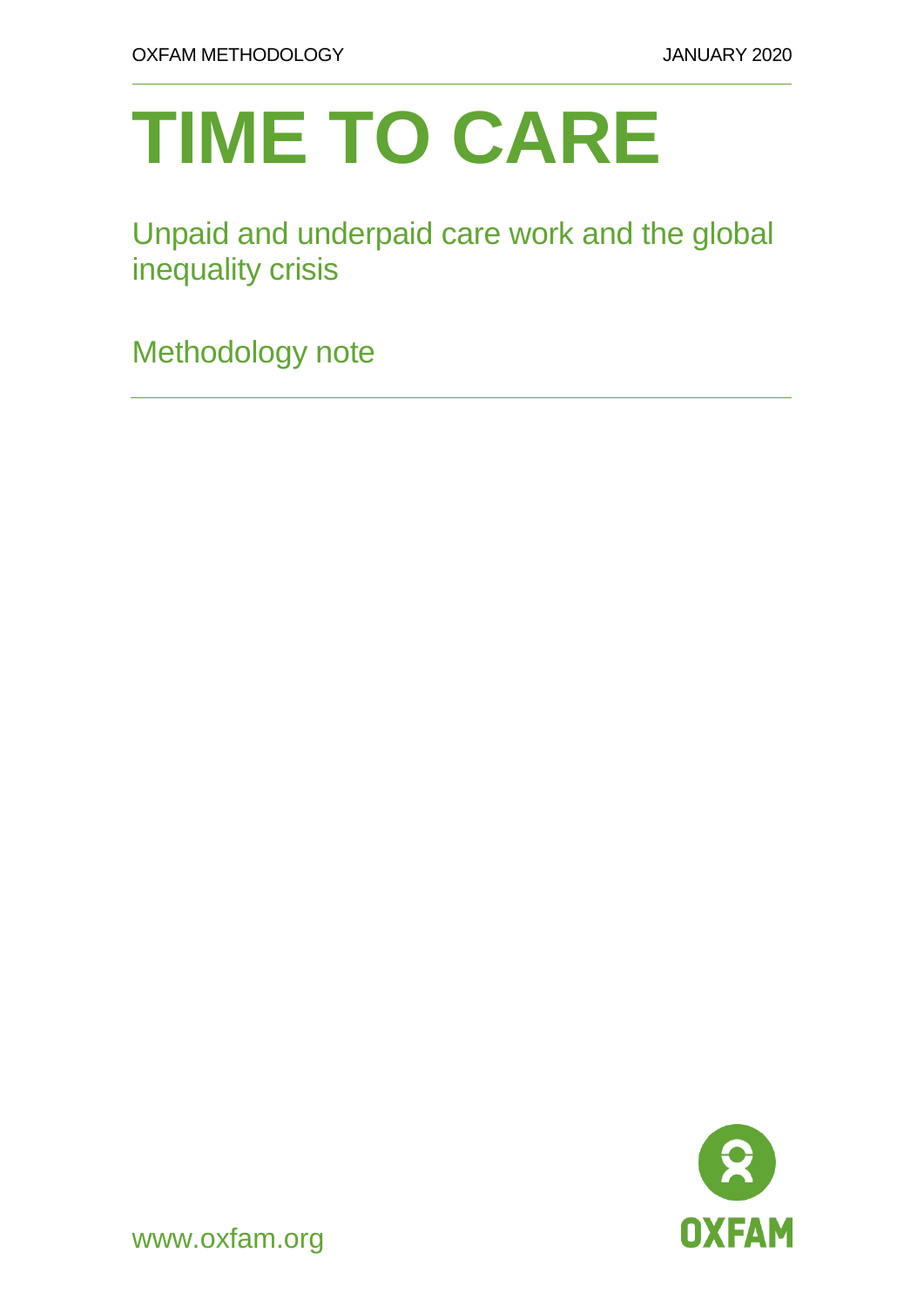# 1 INTRODUCTION

This methodology note accompanies the 2020 Oxfam report *Time to Care: Unpaid and underpaid care work and the global inequality crisis.* It documents and describes the in-house estimations carried out for the report in the following three areas:

- wealth and inequality trends
- unpaid care work
- taxes and paying for the care deficit.

For each of these areas, we document sources and methods of estimation.

## **Icons used**



Most of the information that Oxfam uses in the calculations is derived from open data. We point to the sources where data can be accessed and downloaded.



Important reminders and caveats.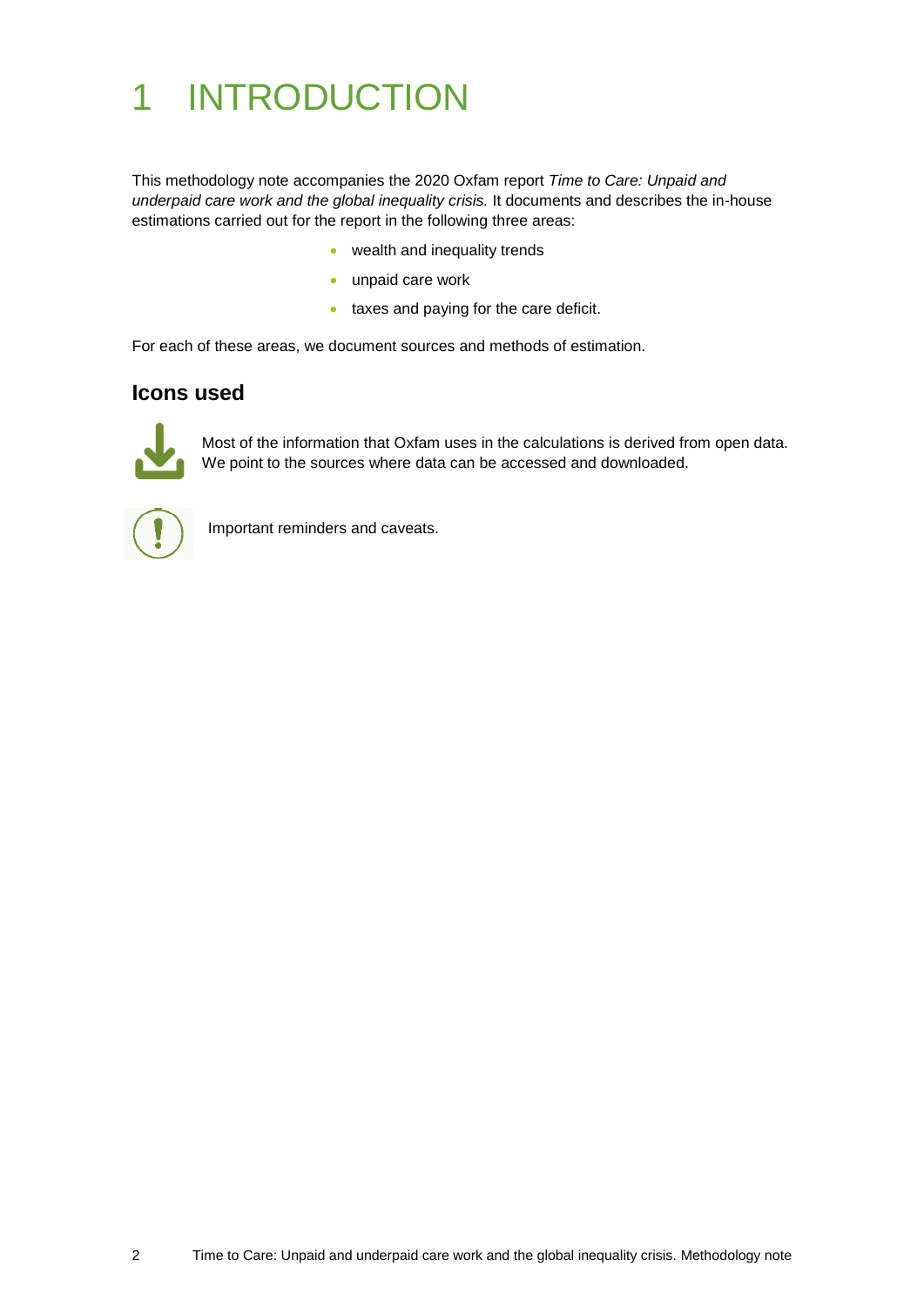# 2 WEALTH AND INEQUALITY **TRENDS**

# 2.1 BILLIONAIRES AND EXTREME WEALTH

## **Data source**

*Forbes* publishes a ranked list of billionaires' net worth both annually and daily on its Real Time Ranking of billionaires. For the present analysis, Oxfam used the annual list published in March 2019. At this time, there were 2,153 billionaires on the list, of whom 195 were newcomers. The total wealth held by all billionaires in March 2019 was \$8.7 trillion.

Billionaires' wealth data are presented in billions of dollars as of the day/month the information is captured.



*Forbes*, 2019 billionaires' list

<https://www.forbes.com/>

## **Oxfam's calculations**

#### **Changes in billionaires' wealth since 2008**

- Reference period: March 2008 to March 2019
- Adjustment: Value of wealth adjusted to be expressed in March 2019 prices
- Deflator: US Consumer Price Index (CPI) from the US Labour Bureau of Statistics (data in **Annex 1**)

Billionaires wealth has increased from \$5.2 to 8.7 trillion from 2008 to 2019 (in 2019 prices) at different rates. The average growth rate for this period has been 7.4%.



**Figure 1: Value of billionaires' wealth since 2008**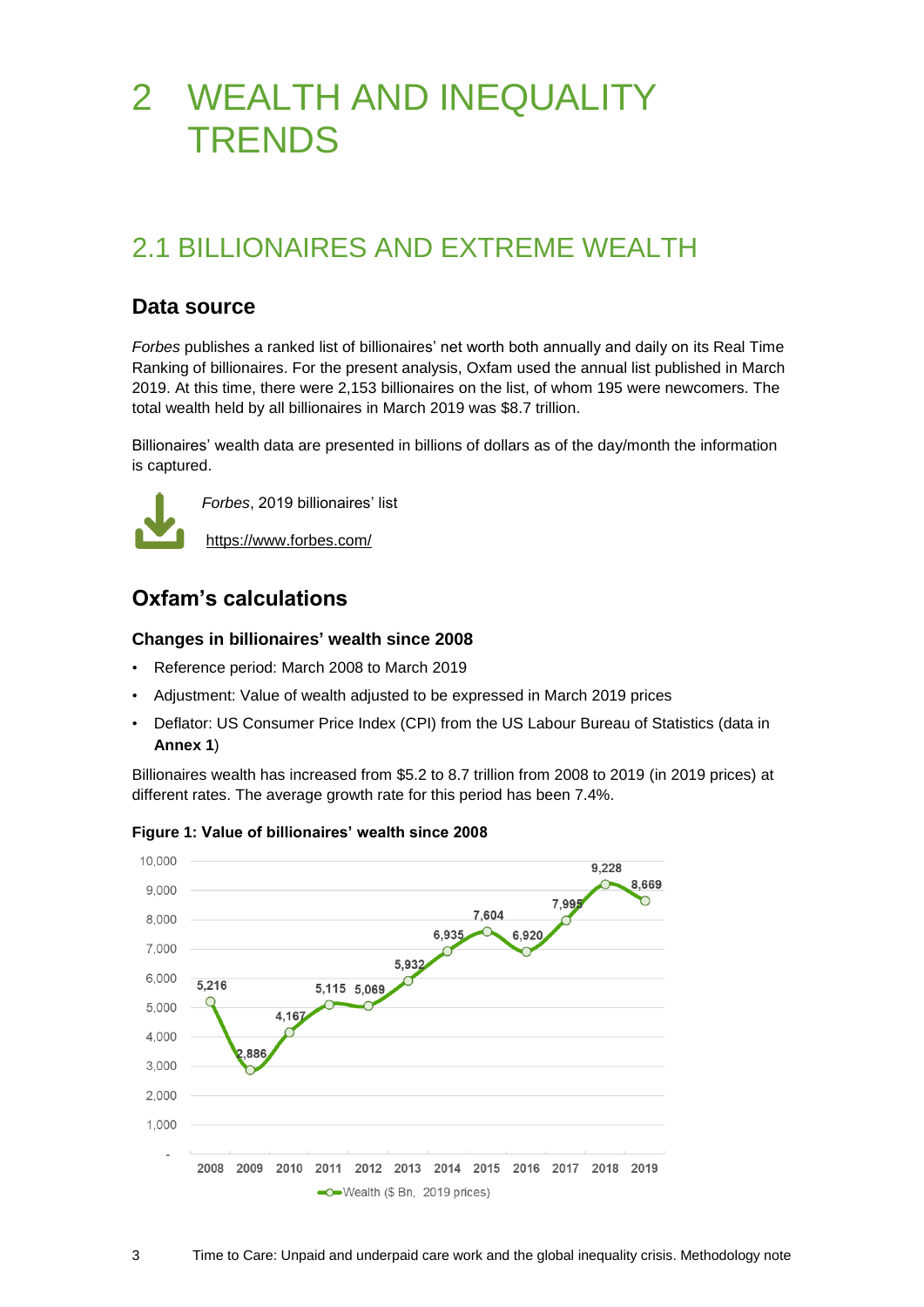#### **The magnitude of the wealth held by the wealthiest billionaires in 2019**

- 1. The average wealth of the richest five billionaires listed by *Forbes* in March 2019 was \$90bn. If a person could have saved  $$10,000$  a day since the building of the pyramids in Egypt – circa 2,500 BC<sup>1</sup> – she would still have only one-fifth of the average wealth of the five richest billionaires. 2
- 2. If everyone were to sit on a pile of \$100 bills corresponding to their own net wealth, most of us would be sitting on the floor. Middle-class people in rich countries (with home equity and a pension fund) would be sitting chair-high, and the two richest men in the world would be sitting in outer space.<sup>3</sup>

# 2.2 GLOBAL WEALTH DISTRIBUTION

## **Data sources**

Every year, Credit Suisse publishes its *Global Wealth Report* and an accompanying *Global Wealth Databook*. These contain estimates of the wealth holdings of households around the world since 2000. Estimates are provided for more than 200 countries; however, as no country has a single comprehensive source of information on personal wealth, and others have few records of any kind, different methods are employed to estimate wealth figures when they are missing. As a result, wealth estimates show different quality levels ('good'/'fair'/'poor'). Despite this shortcoming, Credit Suisse's *Global Wealth Data* is the most comprehensive reference allowing for an in-depth, long-term overview of how household wealth is distributed within and across nations.

In the latest edition, data are available from 2000 to 2019. As new data on wealth are made available each year, wealth estimates from previous years have been revised. This means that figures used and reported in the new Oxfam report may not match those published in previous years.



Credit Suisse, *Global Wealth Report* and *Global Wealth Databook*. Available at: <https://www.credit-suisse.com/about-us/en/reports-research/global-wealth-report.html>

Wealth data are presented in nominal terms. For the period 2000–18, the data refer to the value of wealth accumulated up to the fourth quarter (Q4) of each year. For 2019, data refer to the second quarter (Q2). This information is also available for the year 2018. Oxfam has adjusted the figures on the basis of these different reference periods to convert the value of wealth from nominal to real terms.

## **Oxfam's calculations**

#### **Distribution of the world's wealth in 2019**

By June 2019, the world's wealth was largely concentrated in the hands of the top 10%, who held 81.7% of the wealth – with the top 1% alone holding 45% of the world's wealth. This means that this group held more than twice the wealth of 90% of the world's population, or 6.9 billion people.4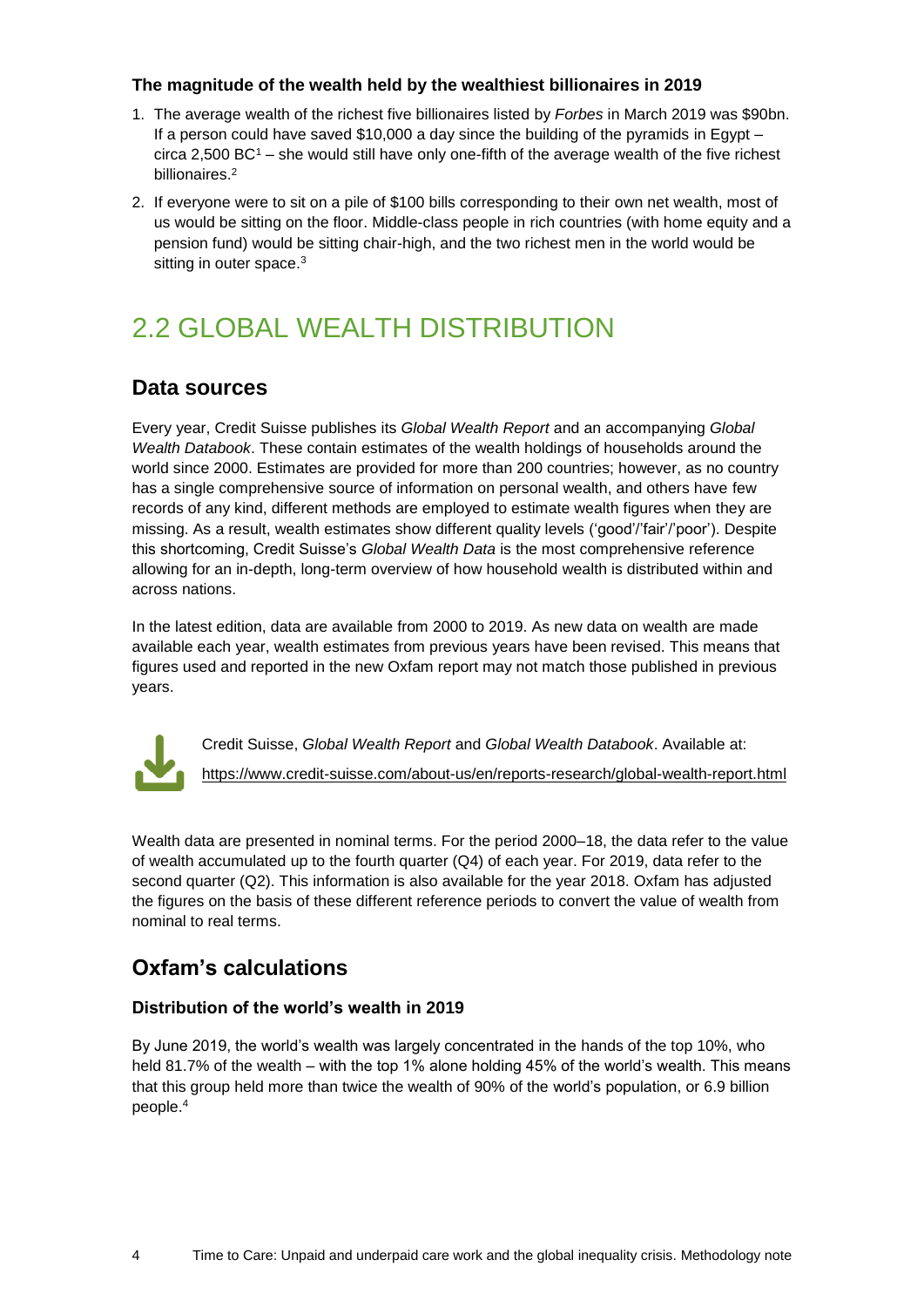

#### **Figure 2: Distribution of global wealth in % (left axis) and in \$ billions in Q2 2019 (right axis)**

**Highlight:** The world's richest 1% have more than twice as much wealth as 6.9 billion people.

#### **Billionaires' wealth vs the rest of the world**

- Adjustment: value of wealth adjusted to be expressed in June 2019 prices.
- Deflator: US Consumer Price Index (CPI) from the US Labour Bureau of Statistics (data in **Annex 1**).

Oxfam has compared the wealth of the billionaires on the *Forbes* list with the combined wealth of the bottom deciles. The combined wealth of deciles shows that 60% of the world's population hold \$8.2 trillion, less than the total wealth of the 2,153 billionaires listed by *Forbes* in March 2019 (\$8.8 trillion in June 2019 prices).

**Highlight:** Wealth is highly concentrated: in 2019, the world's billionaires – only 2,153 people – had more wealth than 4.6 billion people.

#### **Billionaires' wealth vs women's wealth**

The 2018 Credit Suisse report showed that women hold 40% of the world's wealth. This figure, however, shows important regional variations. African women, for instance, hold between 20% and 30% of that region's wealth. Considering that the region's total wealth in 2019 was \$4,119bn and considering the highest possible share held by women (30%), this would mean that African women hold \$1,235.7bn.

Focusing on the wealth of the richest men (male billionaires in the *Forbes* list), we see that 22 of them hold a combined wealth of \$1,268bn.

**Highlight:** The 22 richest men in the world hold more wealth than all the women in Africa.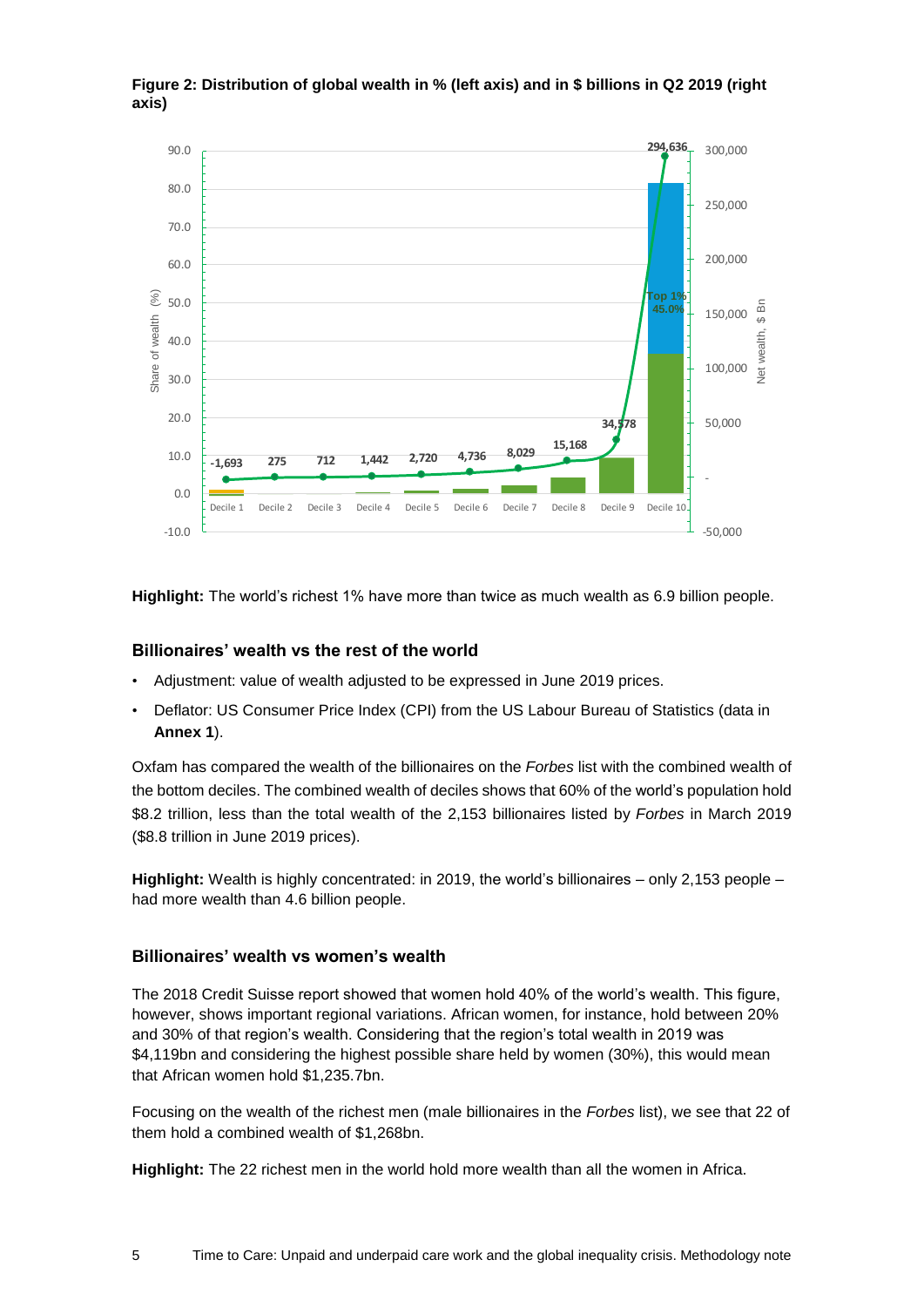# 3 ESTIMATING THE (MINIMUM) VALUE OF UNPAID CARE

## **Data sources**

Data for this exercise come from different sources.

Data on *time spent on unpaid care work*, including all the different activities that make up unpaid care work (i.e. domestic services for own final use within the household, unpaid caring activities for family members, and community services and help to other households) were provided for 76 countries by Jacques Charmes, author of *Dimensions of Resilience in Developing Countries: Informality, Solidarities and Care Work* (Springer, 2019), where he covers the topic of unpaid care work as measured by time use surveys, and evaluates the care economy in terms of gross domestic product (GDP) for different geographic regions. Results from this analysis are also presented in the International Labour Organization (ILO) report *Care Work and Care Jobs for the Future of Decent Work*. 5

Data on *minimum wages* were taken mainly from the ILO and complemented with data from [https://www.minimum-wage.org/international.](https://www.minimum-wage.org/international) For countries that do not have a legal minimum wage (i.e. Italy and Sweden in our dataset), the average individual living wage was used.



ILO – Minimum wages: <https://bit.ly/2qe6KkT>



Alternative source for minimum wages: <https://www.minimum-wage.org/international>



Living wages: <https://wageindicator.org/salary/living-wage>

Purchasing power parity (PPP) conversion rates were taken from the World Development Indicators database of the World Bank.



PPP conversion factor, private consumption (LCU per international \$): <https://databank.worldbank.org/reports.aspx?source=world-development-indicators>

Population estimates for different age groups were taken from United Nations Population Division data.



World Population Prospects 2019: <https://population.un.org/wpp/Download/Standard/Population/>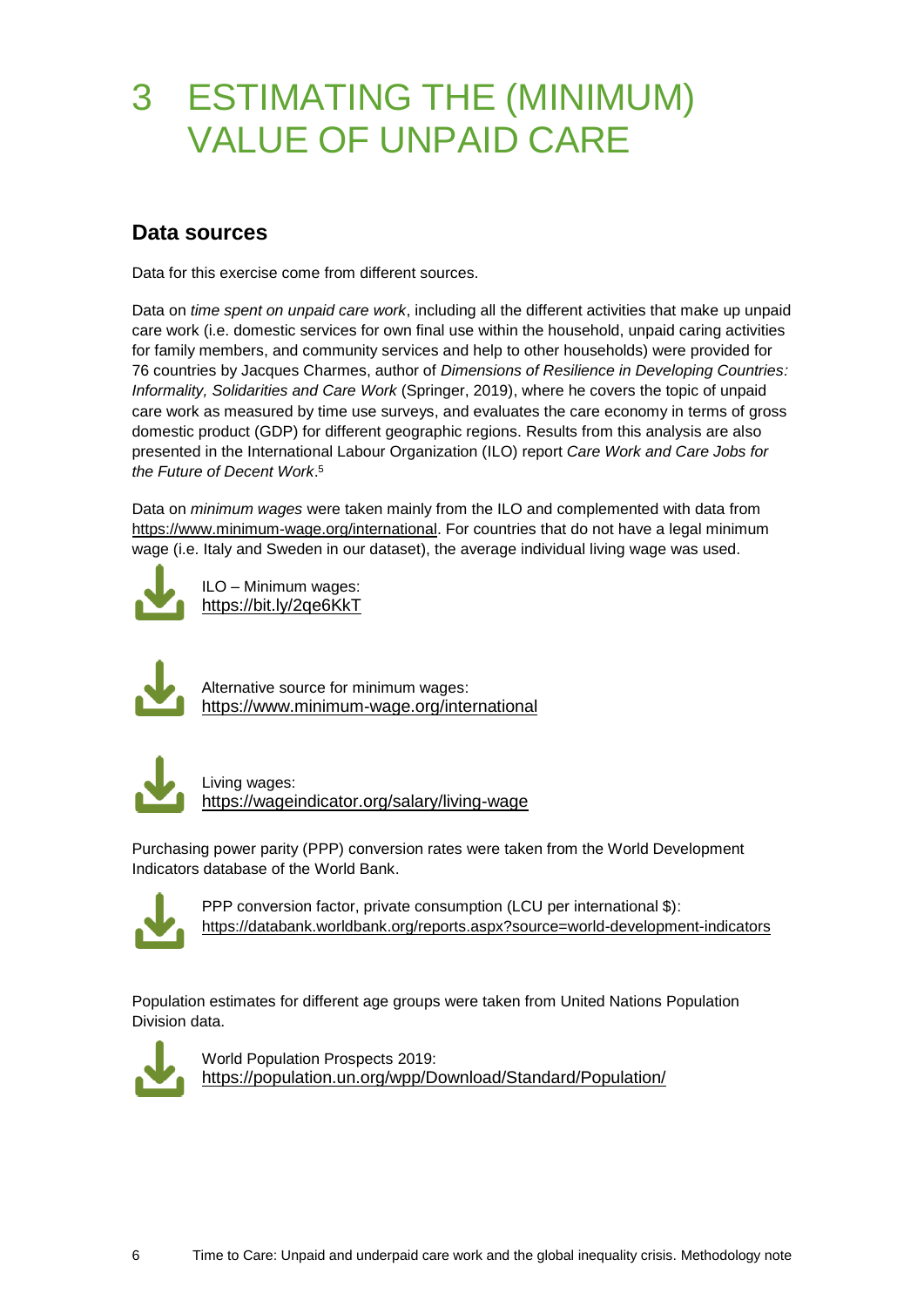## **Oxfam's calculations**

Oxfam used an input-based method using the legal minimum wage as replacement cost. The method for valuating unpaid care work consists of a calculation of the number of hours each year spent in unpaid care work valuated with the legal minimum wage converted in 2018 PPP and multiplied by the number of women in a specific age group. Time use surveys collect information for different age groups – Tanzania, for instance, collects information for a population aged 5 and over and France for a population aged 15 and over. For this exercise, we included all women aged 15 and over. The valuing of unpaid care work also assumes that a full working week is 40 hours per week or 173 hours per month.

The formula consists of estimating the total number of hours per month spent on unpaid care activities, valuating this in terms of a full-time monthly minimum wage, multiplying by the number of women aged 15 and over and, finally, multiplying it by 12 to get to an annual figure.

Value Unpaid Care = 
$$
(UC_{min/day} * \frac{\binom{365}{12}}{60}) * \frac{MMW}{173} * # WomenAge≥15 * 12
$$

Where:

*UCMmin/day = Unpaid care work in minutes per day*

*MMW = Monthly minimum wage*

*# Womenage>=15 = Number of women aged 15 and over*

We finally aggregate the results for 72 countries with complete data to get to a global figure. The list of countries and final estimations are presented in **Annex 2**.

Accordingly, we estimate that if we were to value unpaid care at a minimum wage, it would have a monetary value of \$10.8 trillion per year, with 78% of such work consisting of domestic chores/services, 17% caregiving services and 4% community services.



These estimates assume that time spent on unpaid care activities has not changed since the time of the surveys carried out at different times in different countries. Admittedly, this includes some measurement bias, but it is very limited considering that between 1997 and 2012 women's time spent on unpaid care

work decreased, on average, by one minute per year (from 264 to 249 minutes). 6



This amount should not be considered the true value of unpaid care work as (1) it is valued at a minimum wage and (2) it considers only countries where time use information exists. This means that the real value of unpaid care is being greatly underestimated in this exercise.

#### **What does \$10.8 trillion mean?**

Forrester, a research and advisory firm, has estimated that the total global technology market in 2018 was worth \$3.2 trillion.**<sup>7</sup>**



[https://go.forrester.com/blogs/forrester-forecasts-5-1-growth-in-global-tech-market-in-](https://go.forrester.com/blogs/forrester-forecasts-5-1-growth-in-global-tech-market-in-2018-and-4-7-in-2019/)[2018-and-4-7-in-2019/](https://go.forrester.com/blogs/forrester-forecasts-5-1-growth-in-global-tech-market-in-2018-and-4-7-in-2019/)

**Highlight:** The monetary value of women's unpaid care work globally is at least \$10.8 trillion annually – three times the size of the world's tech industry.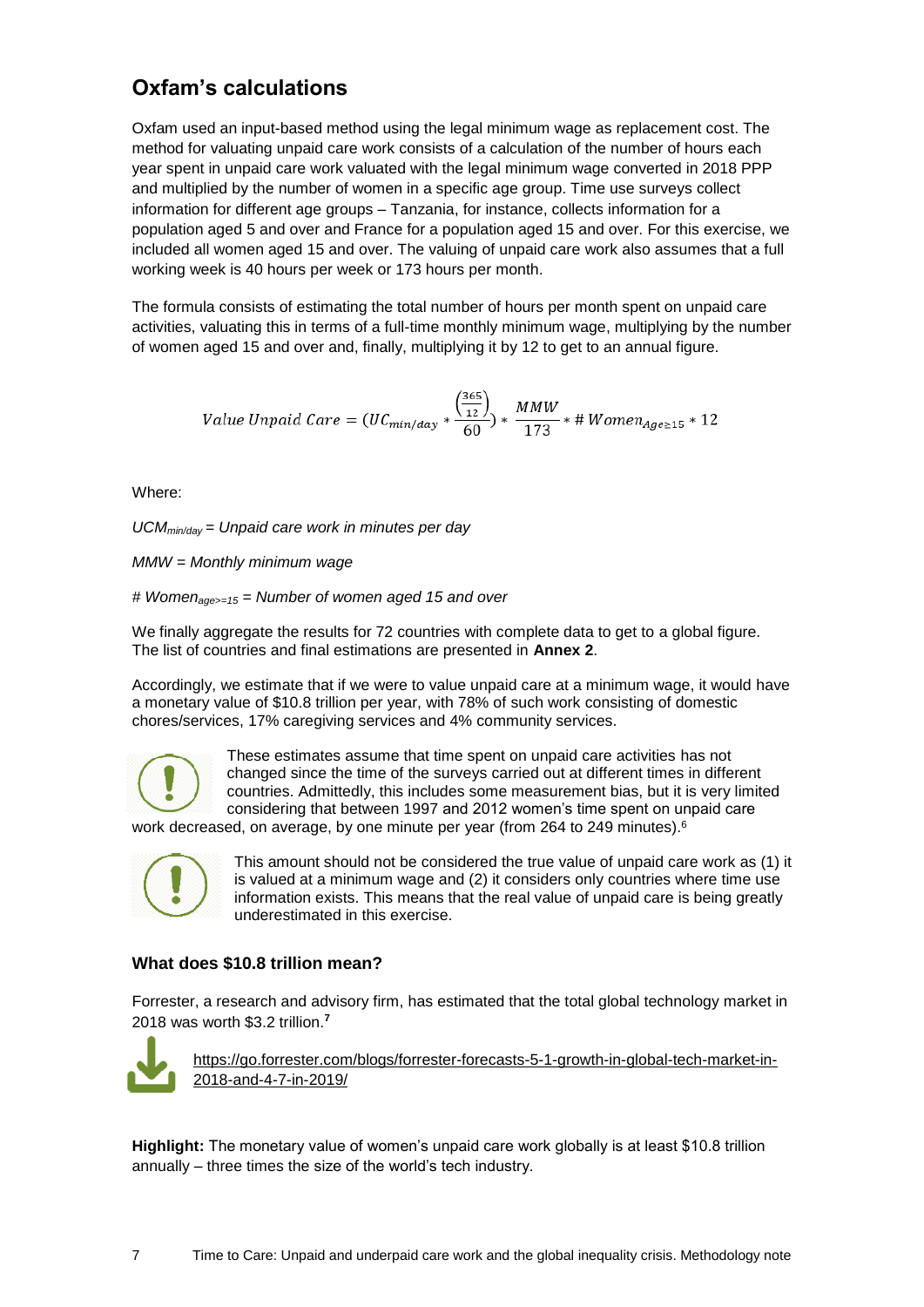# 4 TAXES AND PAYING FOR CARE **SERVICES**

# RAISING A 0.5% WEALTH TAX FOR THE TOP 1%

#### **Data sources**

Data for wealth tax revenues come from two main sources: the OECD's Global Revenue Statistics Database and the IMF's macroeconomic and financial data. The total number of countries covered by these two sources is 111: 78 by the OECD and 33 by the IMF (list of countries and sources in **Annex 3**). For countries with data in both datasets, the OECD data were chosen. For countries with neither OECD nor IMF data, Oxfam estimated wealth tax revenues by multiplying the effective wealth tax rate of that country's income groups by total wealth.



OECD.Stat – Global Revenue Statistics Database: [https://stats.oecd.org/Index.aspx?DataSetCode=RS\\_GBL](https://stats.oecd.org/Index.aspx?DataSetCode=RS_GBL)

IMF– Government Finance Statistics: Revenue: [http://data.imf.org/?sk=388DFA60-1D26-4ADE-B505-](http://data.imf.org/?sk=388DFA60-1D26-4ADE-B505-A05A558D9A42&sId=1479329334655) [A05A558D9A42&sId=1479329334655](http://data.imf.org/?sk=388DFA60-1D26-4ADE-B505-A05A558D9A42&sId=1479329334655)

In addition, data for household wealth (net of debt) and wealth distribution were taken from Credit Suisse's *Global Wealth Report* and *Global Wealth Databook*.

## **Oxfam's calculations**

In order to estimate what an additional 0.5% tax on the wealthiest 1% of individuals in each country would amount to, Oxfam has estimated the following:

**Total wealth:** Estimate of wealth (net of debt) for all individual residents in a country, gathered from Credit Suisse data for the year 2015. While more recent data are available, 2015 was chosen to match the most recent data for wealth tax revenues and social spending.

**Wealth tax revenues:** Government revenues at all levels (i.e. central, regional and local governments) from all taxes on wealth, including property taxes, inheritance and gift taxes, net wealth taxes, and property and financial transaction taxes (but excluding capital gains taxes that are accounted as income taxes) were gathered from the OECD and IMF sources. Data for 2015 are used, as this is the latest year with data for most countries (111 countries).

**Effective wealth tax rate:** Estimated by dividing wealth tax revenues by total wealth.

**Wealth of richest 1%:** Net wealth of individual residents in a country belonging to the top 1% in the wealth distribution of that country. It is important to note that this is not the top 1% in the world, but the richest 1% in each country. This information was gathered from Credit Suisse.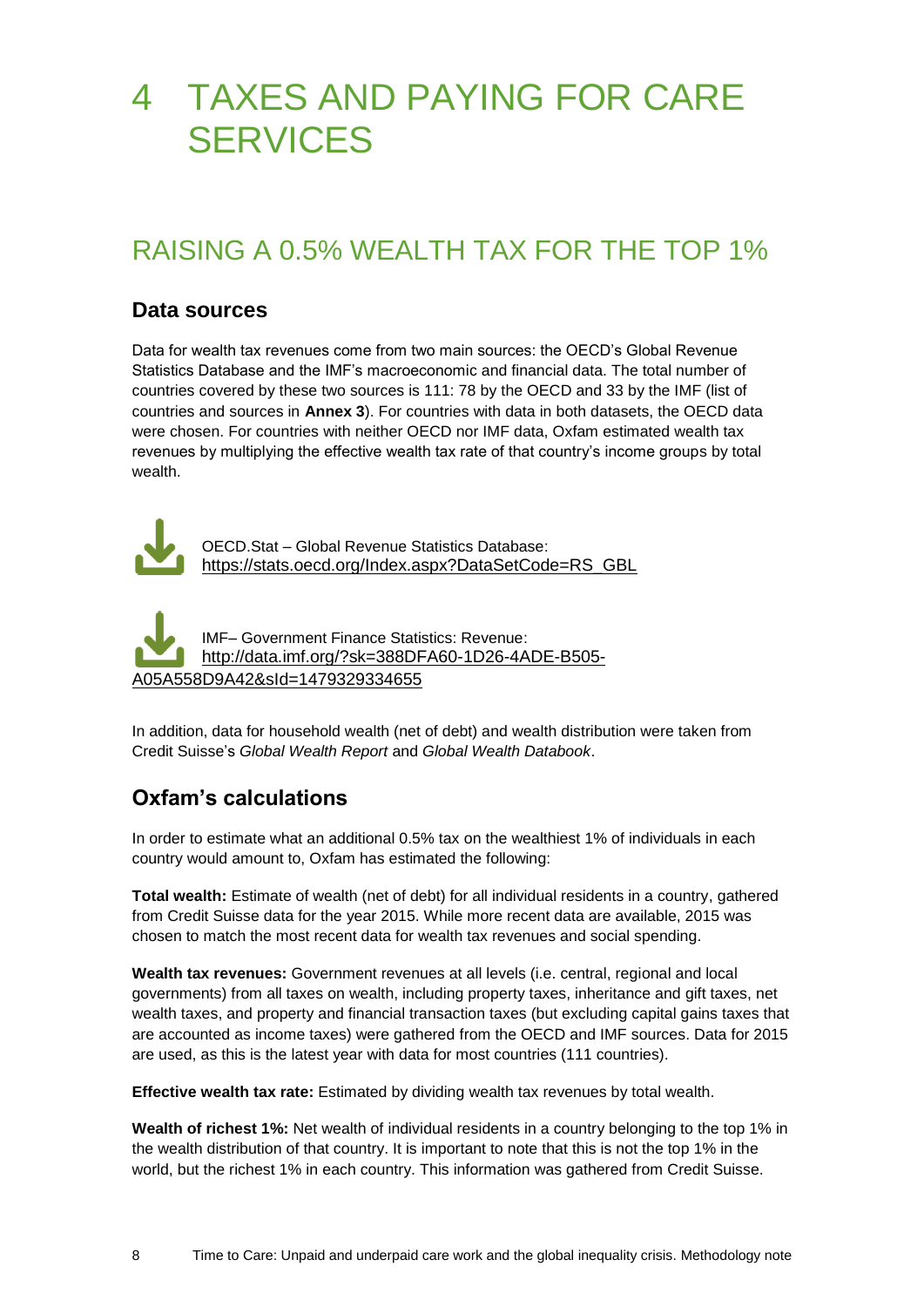**Spending required to create care jobs and to close care deficits:** The ILO has estimated that the additional spending required to close care deficits by 2030 – which covers two critical objectives of Sustainable Development Goals 3 and 4 in education (achieving enrolment rates) and healthcare (meeting coverage rates of the overall population and older persons in long-term care) – is \$3.5 trillion (in 2015 prices). $8$ 

**A 0.5% additional wealth tax on the richest 1%:** Oxfam estimates that taxing the richest 1% by an additional 0.5% would raise \$418bn per year, or \$4.18 trillion in the next 10 years (~year 2030).

The estimations are presented for all countries grouped by income in [Table 1.](#page-8-0)

| Income group                         | Total<br>wealth<br>\$bn,<br>2015) | <b>Wealth tax</b><br>revenues<br>(\$bn,<br>2015) | <b>Wealth</b><br>tax rate | Wealth of<br>$1\%$<br>richest<br>(\$bn,<br>2015) | <b>Potential</b><br>revenue of<br>0.5%<br>additional<br>tax on wealth<br>of richest 1%<br>\$bn, 2015) |
|--------------------------------------|-----------------------------------|--------------------------------------------------|---------------------------|--------------------------------------------------|-------------------------------------------------------------------------------------------------------|
| Low-income<br>countries              | 341                               | 0.6                                              | 0.18%                     | 86                                               | 0.4                                                                                                   |
| Lower-middle-<br>income<br>countries | 9,923                             | 25                                               | 0.25%                     | 4,450                                            | 22                                                                                                    |
| Upper-middle-<br>income<br>countries | 58,952                            | 265                                              | 0.45%                     | 19,687                                           | 97                                                                                                    |
| High-income<br>countries             | 206,291                           | 1,228                                            | 0.60%                     | 60,378                                           | 298                                                                                                   |
| World                                | 275,507                           | 1,519                                            | 0.55%                     | 84,601                                           | 418                                                                                                   |

<span id="page-8-0"></span>**Table 1: Summary of estimations for an additional 0.5% tax on the wealth of the world's richest 1%**

**Highlight:** Taxing the wealth of the richest 1% by an additional 0.5% over the next 10 years would be equivalent to the investment needed to create 117 million jobs in education, health, and elderly care and other sectors and to close care deficits.

Like existing wealth tax revenues, the additional potential revenue could be raised through a variety of wealth taxes, including property, inheritance, net wealth and transaction taxes.

Assuming that the richest 1% face the same effective wealth tax rate as the overall population (0.55% is the world average), an additional burden of 0.5% means almost doubling existing wealth tax collection on the richest 1%. Some countries already achieve effective wealth tax rates of that magnitude or even higher for their whole population.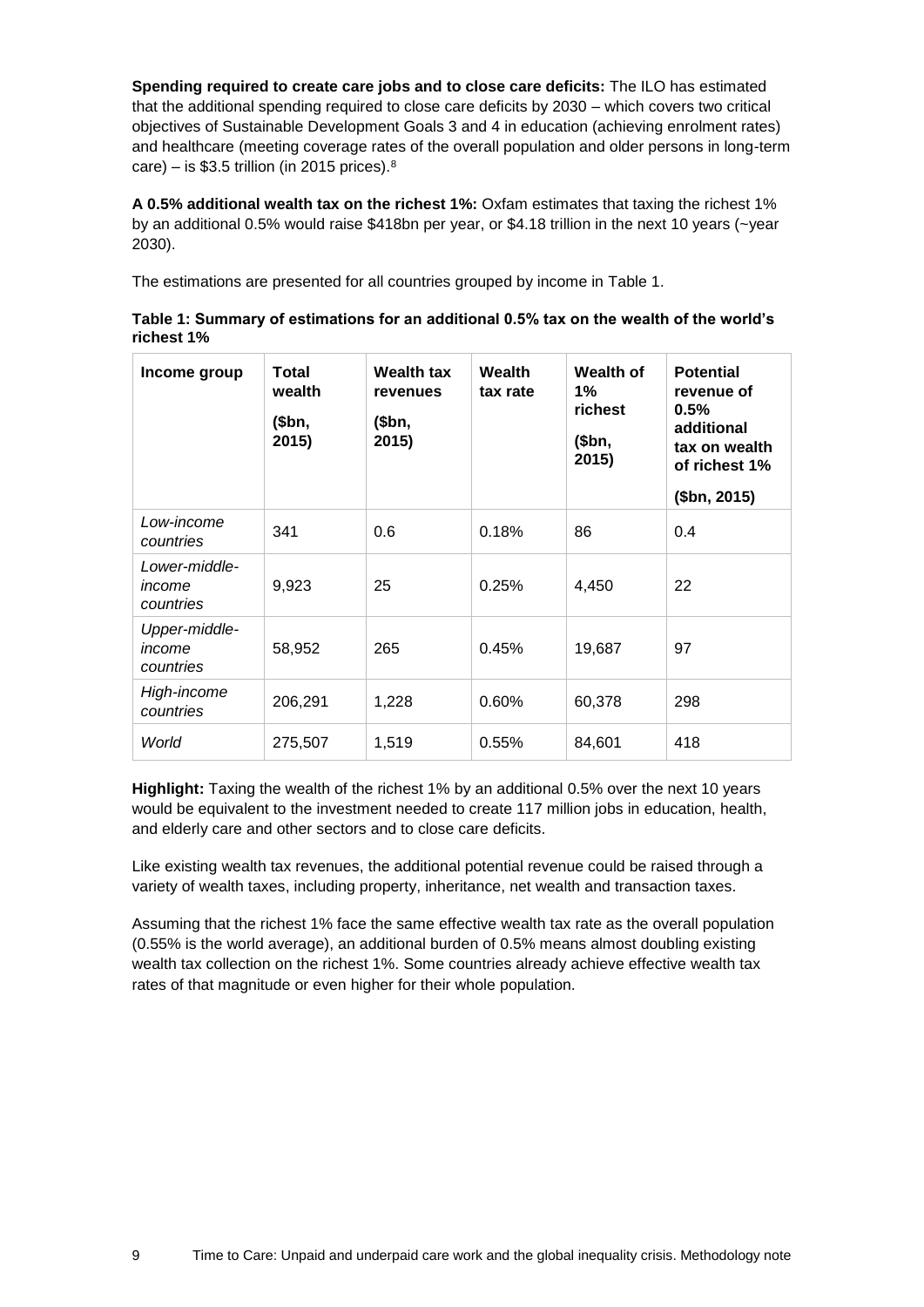#### **Table 2: Top three countries by effective wealth tax rate by income group**

|                                                      | <b>Effective</b><br>wealth tax<br>rate |
|------------------------------------------------------|----------------------------------------|
| Top three high-income countries <sup>1</sup>         |                                        |
| Luxembourg                                           | 1.29%                                  |
| Uruguay                                              | 1.27%                                  |
| Israel                                               | 1.21%                                  |
| Top three upper-middle-income countries <sup>2</sup> |                                        |
| Kazakhstan                                           | 1.83%                                  |
| Colombia                                             | 1.42%                                  |
| Russia                                               | 1.05%                                  |
| Top three lower-middle-income countries <sup>3</sup> |                                        |
| Morocco                                              | 1.09%                                  |
| Uzbekistan                                           | 0.83%                                  |
| Swaziland                                            | 0.79%                                  |
| Top three low-income countries <sup>4</sup>          |                                        |
| Senegal                                              | 0.48%                                  |
| Afghanistan                                          | 0.24%                                  |
| Democratic Republic of Congo                         | 0.10%                                  |

#### **Notes:**

 $1$  Out of 38 countries with available wealth tax revenue data and satisfactory wealth data.

<sup>2</sup> Out of 11 countries with available wealth tax revenue data and satisfactory wealth data.

 $3$  Out of 25 countries with available wealth tax revenue data and wealth data of any quality. These numbers should be used with caution.

<sup>4</sup> Out of seven countries with available wealth tax revenue data and wealth data of any quality. These numbers should be used with caution.

However, the richest 1% may not face the same effective wealth tax rate as the whole population. We cannot estimate the effective wealth tax rate borne by the richest 1%, because there are no data about the distribution of wealth tax revenues. While there are reasons to believe that the richest 1% face an effective wealth tax rate higher than the average of 0.55% (as there could be some wealth taxes that apply above a certain threshold of wealth),  $9$  other factors point in the opposite direction: the richest 1% have more opportunities to avoid taxes, and they hold more of their wealth as financial wealth relative to real estate wealth, the latter usually being taxed more.<sup>10</sup>

Low- and lower-middle-income countries would raise only 5% of the total needed, such that aid would need to increase to transfer the additional revenue from high- to low-income countries.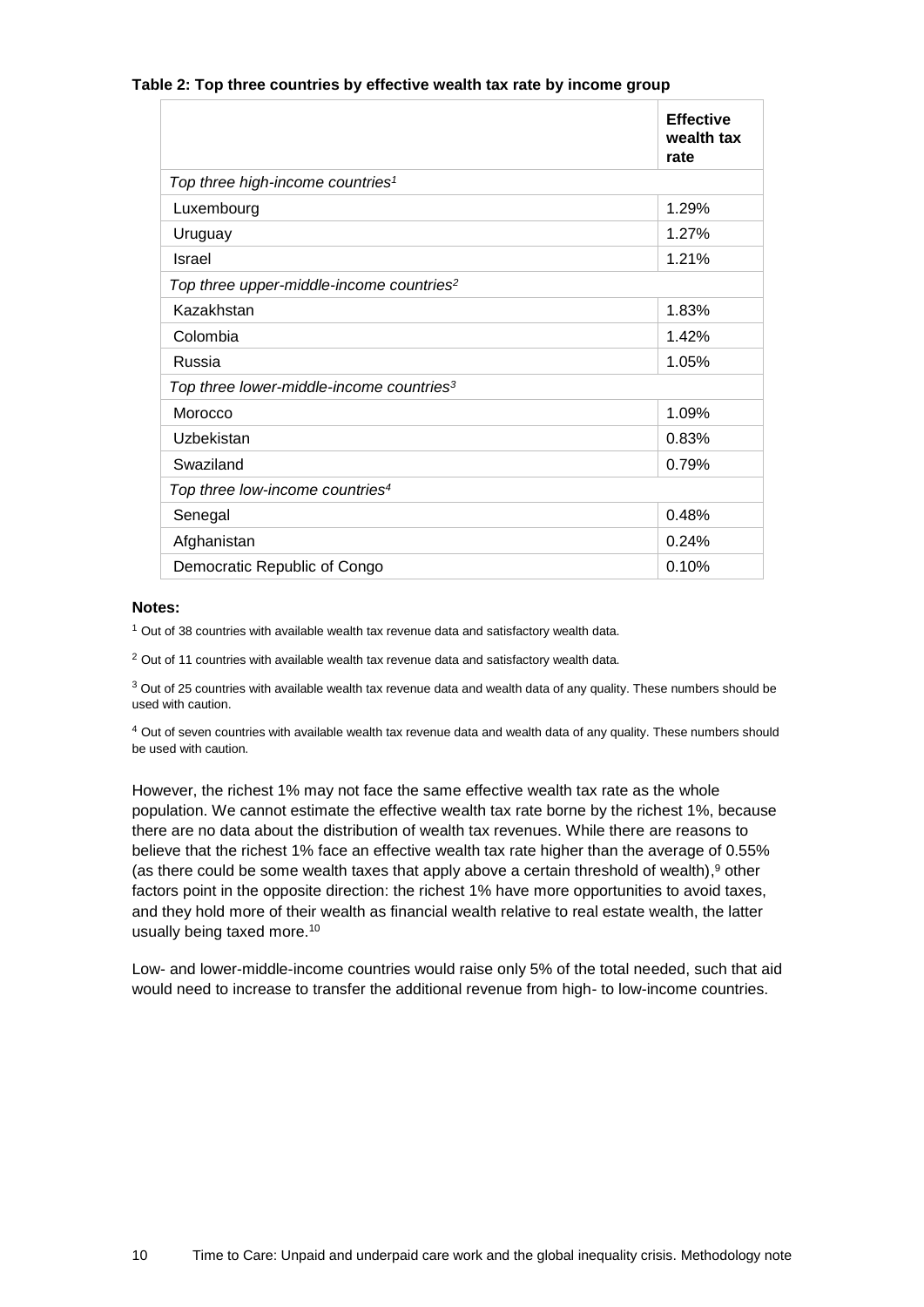# ANNEXES

# ANNEX 1: US CONSUMER PRICE INDEX (CPI)

- Source: US Bureau of Labor Statistics
- Series title: All items in US city average, all urban consumers, not seasonally adjusted
- Seasonality: Not seasonally adjusted
- Survey name: CPI-All Urban Consumers (Current Series)
- Measure data type: US city average
- $\cdot$  1982–84=100
- All items, by month

#### **Table 3: US CPI, January 2008 – September 2019**

|      | Jan   | Feb   | <b>Mar</b> | Apr   | <b>May</b> | Jun   | Jul   | Aug   | <b>Sep</b> | Oct   | <b>Nov</b> | <b>Dec</b> |
|------|-------|-------|------------|-------|------------|-------|-------|-------|------------|-------|------------|------------|
| 2008 | 211.1 | 211.7 | 213.5      | 214.8 | 216.6      | 218.8 | 220.0 | 219.1 | 218.8      | 216.6 | 212.4      | 210.2      |
| 2009 | 211.1 | 212.2 | 212.7      | 213.2 | 213.9      | 215.7 | 215.4 | 215.8 | 216.0      | 216.2 | 216.3      | 215.9      |
| 2010 | 216.7 | 216.7 | 217.6      | 218.0 | 218.2      | 218.0 | 218.0 | 218.3 | 218.4      | 218.7 | 218.8      | 219.2      |
| 2011 | 220.2 | 221.3 | 223.5      | 224.9 | 226.0      | 225.7 | 225.9 | 226.5 | 226.9      | 226.4 | 226.2      | 225.7      |
| 2012 | 226.7 | 227.7 | 229.4      | 230.1 | 229.8      | 229.5 | 229.1 | 230.4 | 231.4      | 231.3 | 230.2      | 229.6      |
| 2013 | 230.3 | 232.2 | 232.8      | 232.5 | 232.9      | 233.5 | 233.6 | 233.9 | 234.1      | 233.5 | 233.1      | 233.0      |
| 2014 | 233.9 | 234.8 | 236.3      | 237.1 | 237.9      | 238.3 | 238.3 | 237.9 | 238.0      | 237.4 | 236.2      | 234.8      |
| 2015 | 233.7 | 234.7 | 236.1      | 236.6 | 237.8      | 238.6 | 238.7 | 238.3 | 237.9      | 237.8 | 237.3      | 236.5      |
| 2016 | 236.9 | 237.1 | 238.1      | 239.3 | 240.2      | 241.0 | 240.6 | 240.8 | 241.4      | 241.7 | 241.4      | 241.4      |
| 2017 | 242.8 | 243.6 | 243.8      | 244.5 | 244.7      | 245.0 | 244.8 | 245.5 | 246.8      | 246.7 | 246.7      | 246.5      |
| 2018 | 247.9 | 249.0 | 249.6      | 250.5 | 251.6      | 252.0 | 252.0 | 252.1 | 252.4      | 252.9 | 252.0      | 251.2      |
| 2019 | 251.7 | 252.8 | 254.2      | 255.5 | 256.1      | 256.1 | 256.6 | 256.6 | 256.8      |       |            |            |



US Bureau of Labor Statistics, Consumer Price Index:

<https://www.bls.gov/cpi/tables/supplemental-files/historical-cpi-u-201909.pdf>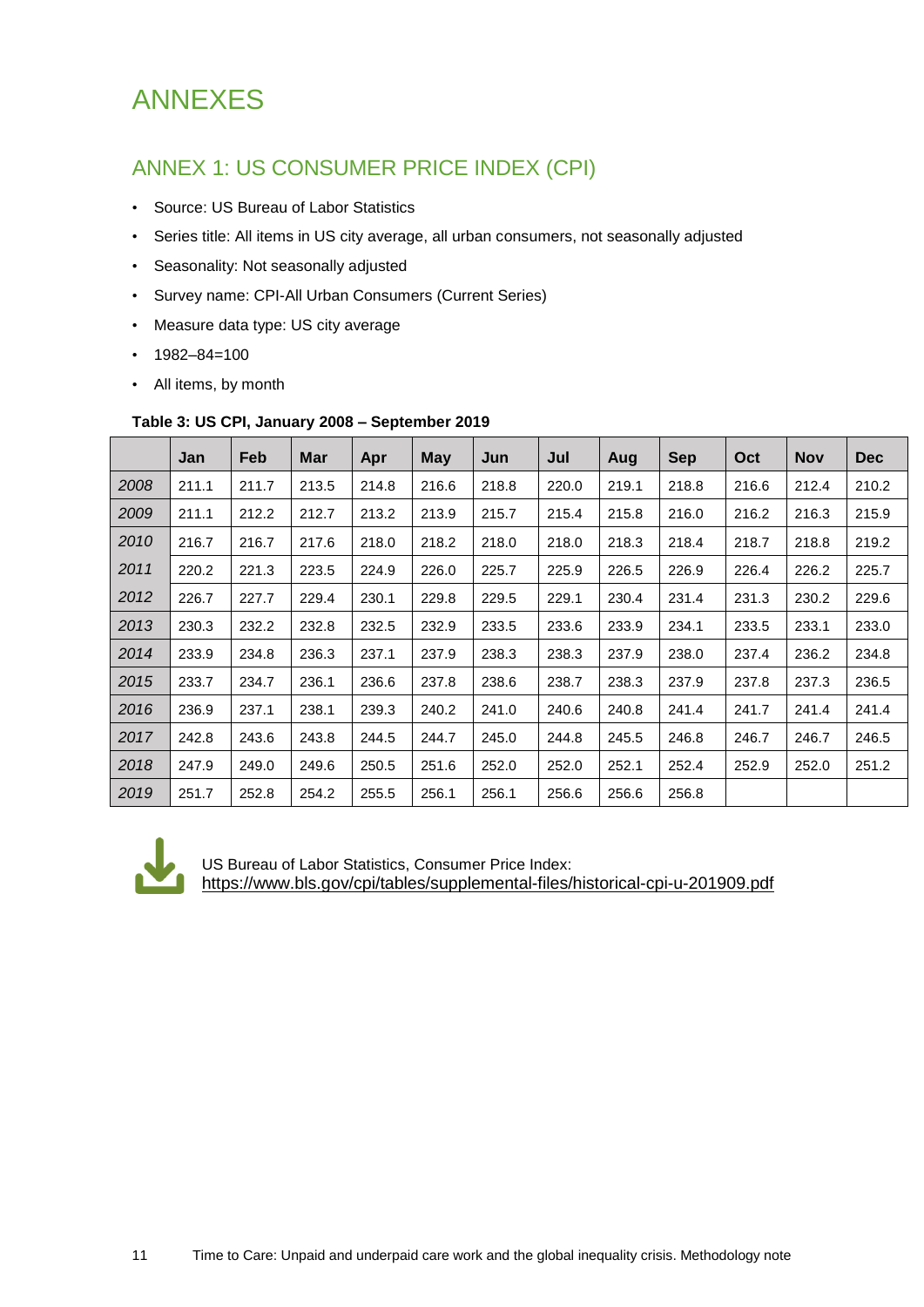# ANNEX 2: VALUING UNPAID CARE USING THE MINIMUM WAGE

| <b>Country</b>         | <b>Total unpaid</b>   | <b>Domestic</b><br>services | <b>Care-giving</b><br>services | <b>Community</b><br>services |
|------------------------|-----------------------|-----------------------------|--------------------------------|------------------------------|
|                        | (in 2018 PPP dollars) | (in 2018 PPP dollars)       | (in 2018 PPP dollars)          | (in 2018 PPP dollars)        |
| <b>Mauritius</b>       | 663,000,000           | 548,000,000                 | 105,000,000                    | 9,575,660                    |
| Cape Verde             | 942,000,000           | 753,000,000                 | 140,000,000                    | 48,000,000                   |
| Kyrgyzstan             | 1,040,000,000         | 966,000,000                 | 60,600,000                     | 17,800,000                   |
| Mongolia               | 2,460,000,000         | 1,970,000,000               | 458,000,000                    | 33,900,000                   |
| Macedonia              | 3,130,000,000         | 2,810,000,000               | 308,000,000                    | 14,000,000                   |
| Japan                  | 3,490,000,000         | 2,930,000,000               | 494,000,000                    | 65,800,000                   |
| Armenia                | 3,970,000,000         | 3,390,000,000               | 586,000,000                    |                              |
| Estonia                | 4,380,000,000         | 3,640,000,000               | 520,000,000                    | 218,000,000                  |
| Luxemburg              | 4,470,000,000         | 3,770,000,000               | 445,000,000                    | 249,000,000                  |
| Benin                  | 4,820,000,000         | 4,120,000,000               | 698,000,000                    |                              |
| Moldova                | 5,510,000,000         | 4,510,000,000               | 568,000,000                    | 434,000,000                  |
| Albania                | 5,870,000,000         | 5,050,000,000               | 803,000,000                    | 18,700,000                   |
| Latvia                 | 5,950,000,000         | 5,270,000,000               | 398,000,000                    | 281,000,000                  |
| Mali                   | 6,080,000,000         | 6,080,000,000               |                                |                              |
| Uruguay                | 6,100,000,000         | 4,380,000,000               | 1,340,000,000                  | 375,000,000                  |
| Dominican<br>Republic* | 6,660,000,000         |                             |                                |                              |
| El Salvador            | 8,150,000,000         | 4,860,000,000               | 1,750,000,000                  | 1,540,000,000                |
| Cameroon               | 8,480,000,000         | 6,800,000,000               | 1,520,000,000                  | 160,000,000                  |
| Madagascar             | 10,000,000,000        | 8,450,000,000               | 1,270,000,000                  | 316,000,000                  |
| Tanzania               | 10,300,000,000        | 8,450,000,000               | 1,770,000,000                  | 43,100,000                   |
| Lithuania              | 10,300,000,000        | 8,770,000,000               | 784,000,000                    | 713,000,000                  |
| Ghana                  | 11,200,000,000        | 7,900,000,000               | 2,700,000,000                  | 612,000,000                  |
| Slovenia               | 11,500,000,000        | 10,100,000,000              | 1,200,000,000                  | 201,000,000                  |
| Panama                 | 11,600,000,000        | 7,740,000,000               | 3,270,000,000                  | 578,000,000                  |
| Oman                   | 12,400,000,000        | 12,400,000,000              |                                |                              |
| Kazakhstan             | 14,100,000,000        | 14,100,000,000              |                                |                              |
| Paraguay               | 14,300,000,000        | 9,600,000,000               | 4,200,000,000                  | 467,000,000                  |
| Ethiopia               | 15,000,000,000        | 11,900,000,000              | 2,430,000,000                  | 671,000,000                  |
| Azerbaijan             | 15,200,000,000        | 13,600,000,000              | 1,200,000,000                  | 85,500,000                   |
| Cambodia               | 15,800,000,000        | 15,800,000,000              |                                |                              |
| Costa Rica             | 17,700,000,000        | 14,300,000,000              | 2,870,000,000                  | 564,000,000                  |
| Iran                   | 18,400,000,000        | 18,300,000,000              |                                | 120,000,000                  |
| Tunisia                | 19,800,000,000        | 17,500,000,000              | 1,950,000,000                  | 365,000,000                  |
| <b>Bulgaria</b>        | 21,600,000,000        | 19,400,000,000              | 1,160,000,000                  | 1,090,000,000                |
| <b>Belarus</b>         | 25,900,000,000        | 21,700,000,000              | 2,840,000,000                  | 1,330,000,000                |

## **Table 4: Minimum value of unpaid care and constituting activities**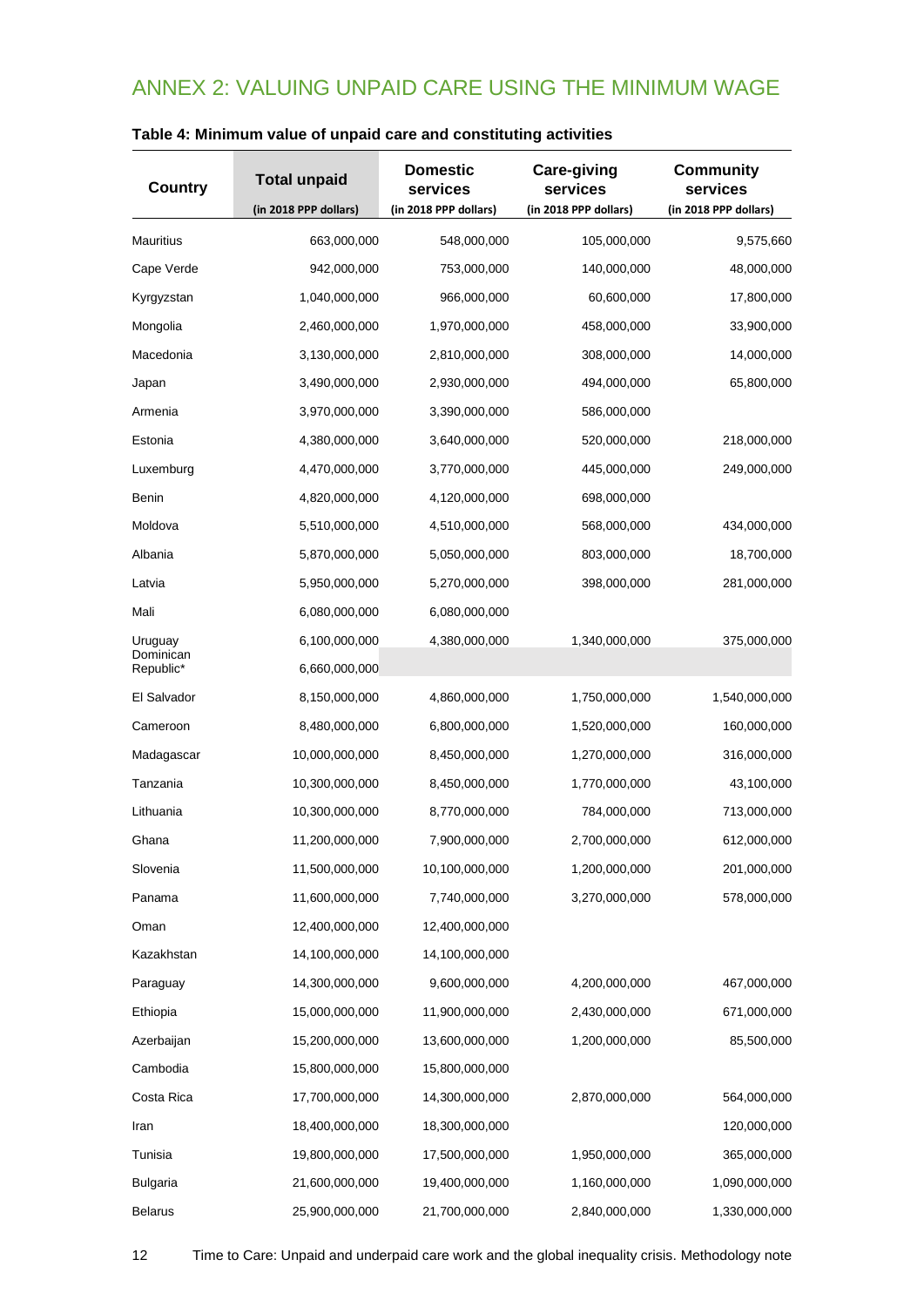| <b>Total</b>         | 10,859,965,000,000 | 8,380,957,000,000 | 1,916,237,600,000 | 449,725,375,660 |
|----------------------|--------------------|-------------------|-------------------|-----------------|
| China                | 2,600,000,000,000  | 1,710,000,000,000 | 845,000,000,000   | 33,800,000,000  |
| <b>United States</b> | 1,480,000,000,000  | 1,080,000,000,000 | 245,000,000,000   | 150,000,000,000 |
| India                | 1,000,000,000,000  | 1,000,000,000,000 |                   |                 |
| Germany              | 638,000,000,000    | 539,000,000,000   | 64,100,000,000    | 35,600,000,000  |
| Argentina            | 606,000,000,000    | 431,000,000,000   | 137,000,000,000   | 37,700,000,000  |
| France               | 399,000,000,000    | 343,000,000,000   | 52,800,000,000    | 3,410,000,000   |
| United Kingdom       | 394,000,000,000    | 306,000,000,000   | 54,400,000,000    | 34,000,000,000  |
| Turkey               | 362,000,000,000    | 258,000,000,000   | 44,700,000,000    | 60,000,000,000  |
| Pakistan             | 302,000,000,000    | 243,000,000,000   | 58,000,000,000    | 1,050,000,000   |
| Italy                | 269,000,000,000    | 267,000,000,000   |                   | 1,940,000,000   |
| Australia            | 226,000,000,000    | 174,000,000,000   | 46,500,000,000    | 5,810,000,000   |
| Spain                | 225,000,000,000    | 181,000,000,000   | 30,800,000,000    | 13,700,000,000  |
| Canada               | 216,000,000,000    | 180,000,000,000   | 30,000,000,000    | 6,000,000,000   |
| Poland               | 188,000,000,000    | 141,000,000,000   | 30,500,000,000    | 16,200,000,000  |
| Mexico               | 183,000,000,000    | 109,000,000,000   | 66,200,000,000    | 8,220,000,000   |
| Korea                | 174,000,000,000    | 138,000,000,000   | 33,300,000,000    | 2,770,000,000   |
| Netherlands          | 117,000,000,000    | 87,700,000,000    | 19,300,000,000    | 9,640,000,000   |
| Morocco              | 103,000,000,000    | 103,000,000,000   |                   |                 |
| Thailand             | 102,000,000,000    | 82,300,000,000    | 18,400,000,000    | 1,780,000,000   |
| Colombia*            | 92,700,000,000     |                   |                   |                 |
| Romania              | 78,500,000,000     | 78,500,000,000    |                   |                 |
| Algeria              | 71,600,000,000     | 64,700,000,000    | 6,890,000,000     |                 |
| Peru                 | 70,500,000,000     | 53,600,000,000    | 14,100,000,000    | 2,700,000,000   |
| South Africa         | 66,600,000,000     | 56,700,000,000    | 8,440,000,000     | 1,460,000,000   |
| Belgium              | 66,000,000,000     | 57,400,000,000    | 8,640,000,000     |                 |
| Iraq                 | 60,400,000,000     | 52,500,000,000    | 7,870,000,000     |                 |
| Austria              | 51,800,000,000     | 42,800,000,000    | 7,520,000,000     | 1,540,000,000   |
| Portugal             | 50,300,000,000     | 43,000,000,000    | 3,830,000,000     | 3,500,000,000   |
| Denmark              | 49,300,000,000     | 40,000,000,000    | 7,110,000,000     | 2,230,000,000   |
| Greece               | 47,000,000,000     | 38,900,000,000    | 4,750,000,000     | 3,400,000,000   |
| Ecuador              | 42,700,000,000     | 42,700,000,000    |                   |                 |
| Sweden               | 37,700,000,000     | 31,900,000,000    | 5,820,000,000     |                 |
| Finland              | 34,400,000,000     | 29,000,000,000    | 4,400,000,000     | 978,000,000     |
| Hungary              | 32,500,000,000     | 27,500,000,000    | 4,960,000,000     |                 |
| Ireland              | 31,500,000,000     | 20,400,000,000    | 10,400,000,000    | 771,000,000     |
| New Zealand          | 27,900,000,000     | 22,400,000,000    | 5,410,000,000     |                 |
| Serbia               | 27,300,000,000     | 24,100,000,000    | 2,260,000,000     | 906,000,000     |

Notes: \* Unpaid care work not disaggregated into different activities for Dominican Republic and Colombia - only total figure reported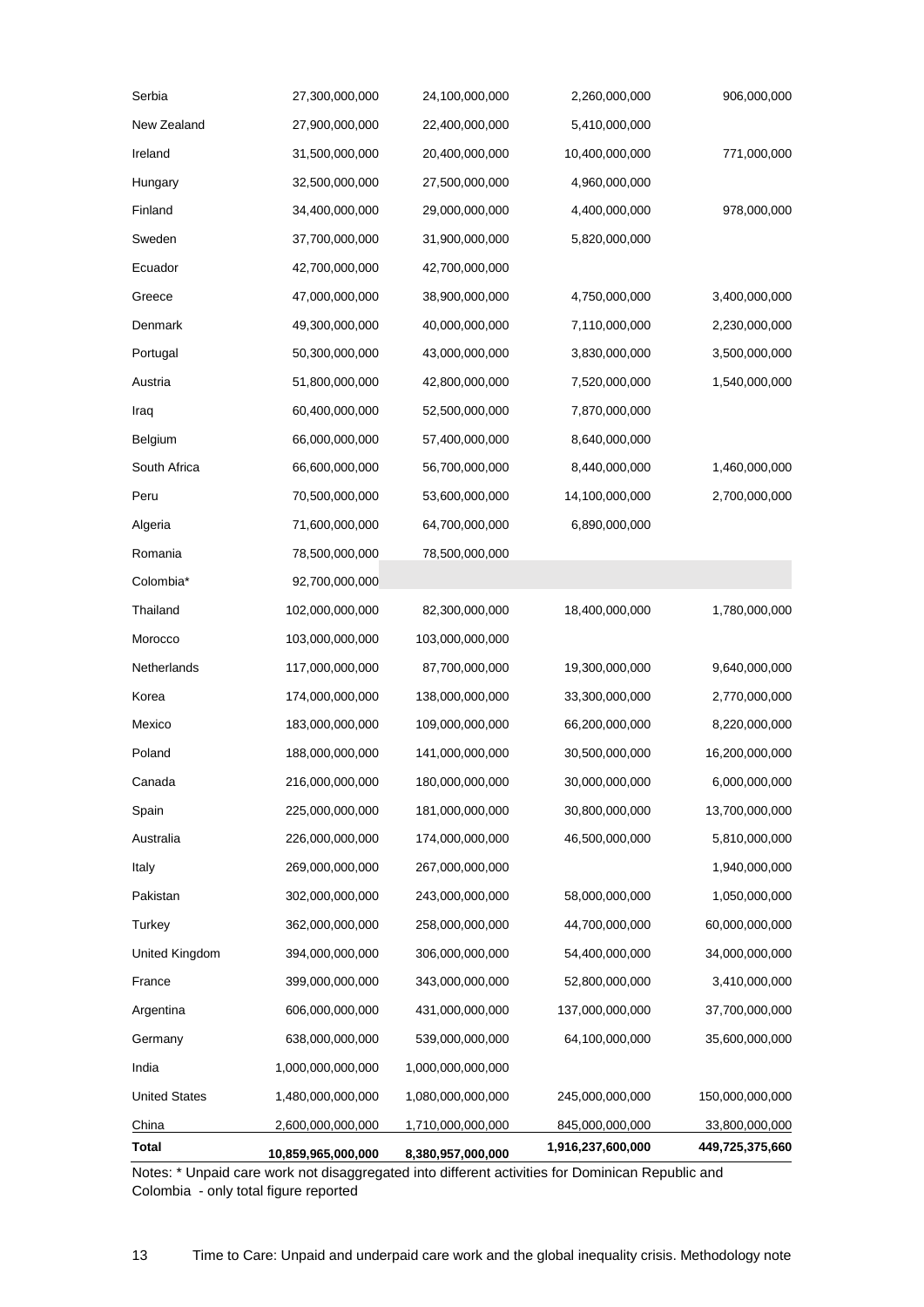# ANNEX 3: SOURCES OF WEALTH TAX REVENUE BY COUNTRY

|                | <b>Country</b>                  | <b>Source</b> |    | <b>Country</b>   | <b>Source</b> |
|----------------|---------------------------------|---------------|----|------------------|---------------|
| 1              | Afghanistan                     | <b>IMF</b>    | 36 | Finland          | OECD          |
| $\overline{2}$ | Albania                         | <b>IMF</b>    | 37 | France           | <b>OECD</b>   |
| 3              | Argentina                       | <b>OECD</b>   | 38 | Georgia          | <b>IMF</b>    |
| 4              | Armenia                         | <b>IMF</b>    | 39 | Germany          | <b>OECD</b>   |
| 5              | Australia                       | OECD          | 40 | Ghana            | OECD          |
| 6              | Austria                         | <b>OECD</b>   | 41 | Greece           | <b>OECD</b>   |
| $\overline{7}$ | Azerbaijan                      | <b>IMF</b>    | 42 | Guatemala        | <b>OECD</b>   |
| 8              | <b>Bahamas</b>                  | <b>OECD</b>   | 43 | Honduras         | <b>OECD</b>   |
| 9              | <b>Barbados</b>                 | <b>OECD</b>   | 44 | Hong Kong        | <b>IMF</b>    |
| 10             | <b>Belarus</b>                  | <b>IMF</b>    | 45 | Hungary          | <b>OECD</b>   |
| 11             | Belgium                         | <b>OECD</b>   | 46 | Iceland          | <b>OECD</b>   |
| 12             | <b>Belize</b>                   | <b>OECD</b>   | 47 | India            | <b>IMF</b>    |
| 13             | <b>Bhutan</b>                   | <b>IMF</b>    | 48 | Indonesia        | <b>OECD</b>   |
| 14             | <b>Bolivia</b>                  | <b>OECD</b>   | 49 | Ireland          | <b>OECD</b>   |
| 15             | Bosnia and Herzegovina          | <b>IMF</b>    | 50 | Israel           | <b>OECD</b>   |
| 16             | <b>Brazil</b>                   | <b>OECD</b>   | 51 | Italy            | <b>OECD</b>   |
| 17             | <b>Bulgaria</b>                 | <b>IMF</b>    | 52 | Jamaica          | <b>OECD</b>   |
| 18             | Cameroon                        | <b>OECD</b>   | 53 | Japan            | OECD          |
| 19             | Canada                          | OECD          | 54 | Kazakhstan       | <b>OECD</b>   |
| 20             | Cape Verde                      | <b>OECD</b>   | 55 | Kenya            | <b>OECD</b>   |
| 21             | Chile                           | <b>OECD</b>   | 56 | Kiribati         | <b>IMF</b>    |
| 22             | China                           | <b>IMF</b>    | 57 | Korea            | <b>OECD</b>   |
| 23             | Colombia                        | OECD          | 58 | Kosovo           | <b>IMF</b>    |
| 24             | Costa Rica                      | <b>OECD</b>   | 59 | Latvia           | <b>OECD</b>   |
| 25             | Côte d'Ivoire                   | <b>OECD</b>   | 60 | Lithuania        | <b>IMF</b>    |
| 26             | Cuba                            | <b>OECD</b>   | 61 | Luxembourg       | <b>OECD</b>   |
| 27             | Cyprus                          | <b>IMF</b>    | 62 | Macao            | <b>IMF</b>    |
| 28             | <b>Czech Republic</b>           | OECD          | 63 | Macedonia        | <b>IMF</b>    |
| 29             | Democratic Republic of<br>Congo | <b>OECD</b>   | 64 | Malaysia         | <b>OECD</b>   |
| 30             | Denmark                         | OECD          | 65 | Malta            | <b>IMF</b>    |
| 31             | Dominican Republic              | OECD          | 66 | <b>Mauritius</b> | OECD          |
| 32             | Ecuador                         | OECD          | 67 | Mexico           | OECD          |
| 33             | Egypt                           | <b>IMF</b>    | 68 | Moldova          | IMF           |
| 34             | El Salvador                     | <b>OECD</b>   | 69 | Mongolia         | <b>IMF</b>    |
| 35             | Estonia                         | OECD          | 70 | Morocco          | OECD          |

#### **Table 5: List of countries and source of wealth tax revenue used in analysis**

|    | <b>Country</b>     | <b>Source</b> |     | <b>Country</b> | <b>Source</b> |
|----|--------------------|---------------|-----|----------------|---------------|
| 71 | Myanmar            | <b>IMF</b>    |     | Trinidad and   | <b>OECD</b>   |
|    |                    |               | 101 | Tobago         |               |
| 72 | <b>Netherlands</b> | OECD          | 102 | Tunisia        | <b>OECD</b>   |
| 73 | New Zealand        | OECD          | 103 | Turkey         | <b>OECD</b>   |
| 74 | Nicaragua          | OECD          | 104 | Uganda         | <b>OECD</b>   |
| 75 | Niger              | OECD          | 105 | Ukraine        | IMF           |
| 76 | Norway             | OECD          |     | United Arab    | IMF           |
|    |                    |               | 106 | Emirates       |               |
| 77 | Panama             | OECD          | 107 | United Kingdom | OECD          |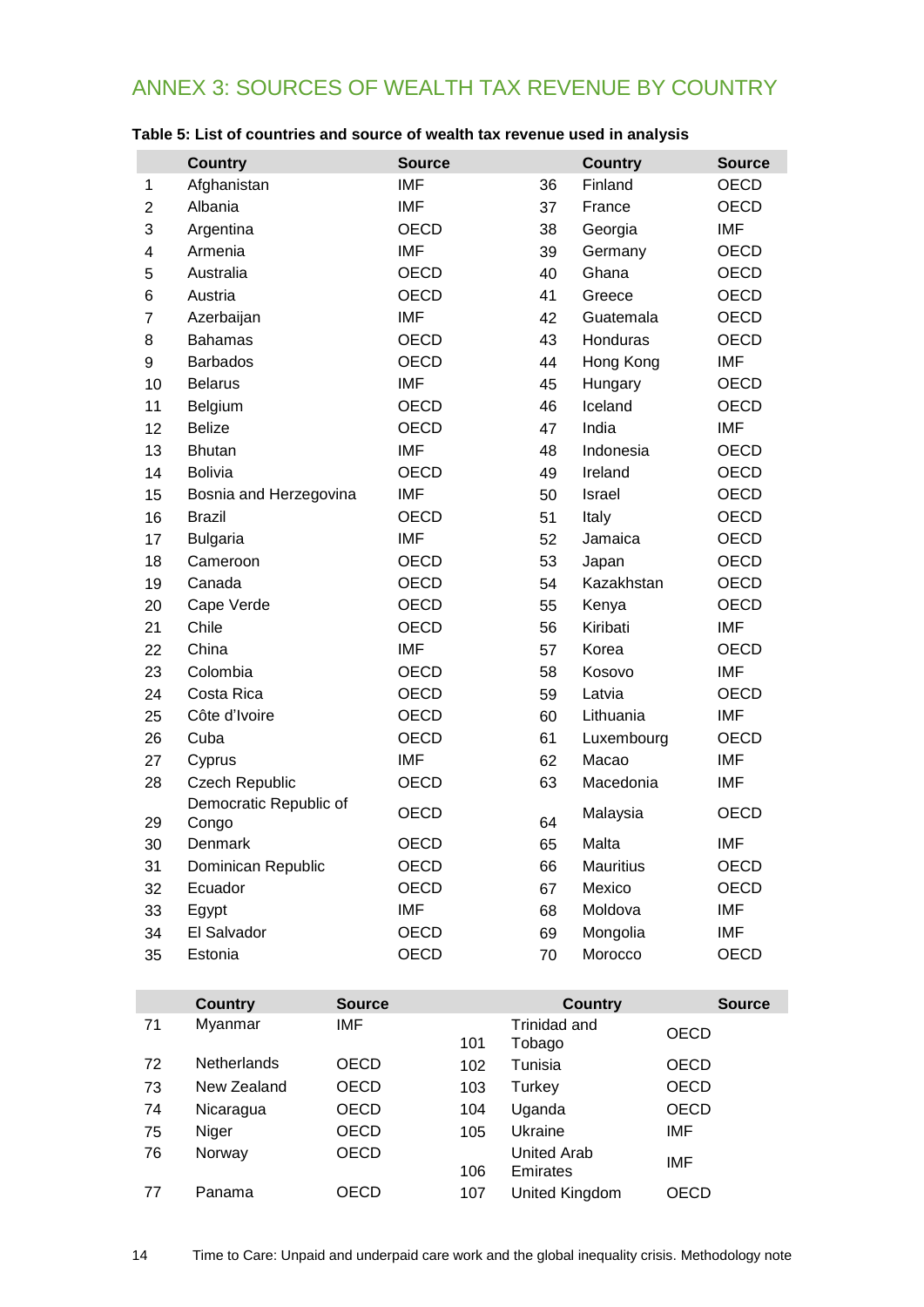|     | <b>Country</b>          | <b>Source</b> |     | <b>Country</b>       | <b>Source</b> |
|-----|-------------------------|---------------|-----|----------------------|---------------|
| 78  | Paraguay                | <b>OECD</b>   | 108 | <b>United States</b> | <b>OECD</b>   |
| 79  | Peru                    | OECD          | 109 | Uruguay              | <b>OECD</b>   |
| 80  | Philippines             | <b>OECD</b>   | 110 | Uzbekistan           | IMF           |
| 81  | Poland                  | <b>OECD</b>   | 111 | Venezuela            | <b>OECD</b>   |
| 82  | Portugal                | OECD          |     |                      |               |
| 83  | Romania                 | <b>IMF</b>    |     |                      |               |
| 84  | Russian<br>Federation   | <b>IMF</b>    |     |                      |               |
| 85  | Rwanda                  | <b>OECD</b>   |     |                      |               |
| 86  | San Marino              | <b>IMF</b>    |     |                      |               |
| 87  | Senegal                 | OECD          |     |                      |               |
| 88  | Seychelles              | <b>IMF</b>    |     |                      |               |
| 89  | Singapore               | OECD          |     |                      |               |
| 90  | Slovak Republic         | OECD          |     |                      |               |
| 91  | Slovenia                | OECD          |     |                      |               |
| 92  | South Africa            | OECD          |     |                      |               |
| 93  | Spain                   | <b>OECD</b>   |     |                      |               |
| 94  | Swaziland<br>(eSwatini) | <b>OECD</b>   |     |                      |               |
| 95  | Sweden                  | <b>OECD</b>   |     |                      |               |
| 96  | Switzerland             | OECD          |     |                      |               |
| 97  | Thailand                | IMF           |     |                      |               |
| 98  | Timor-Leste             | <b>IMF</b>    |     |                      |               |
| 99  | Togo                    | <b>OECD</b>   |     |                      |               |
| 100 | Tonga                   | <b>IMF</b>    |     |                      |               |

# **NOTES**

- See National Geographic:<https://www.nationalgeographic.com/history/archaeology/giza-pyramids/>
- This estimation does not consider interest or inflation rates. The figure is estimated by counting the number of days since the year 2500 BC until 2019, multiplying \$10,000 by the number of days and, finally, estimating the proportion of wealth accrued in relation to the average fortune of the five richest men according to the Forbes list of March 2019.
- \$10,000 = 0.43" or 1.092cm (according to [https://www.pagetutor.com/trillion/index.html;](https://www.pagetutor.com/trillion/index.html) [https://www.ehd.org/science\\_technology\\_largenumbers.php\)](https://www.ehd.org/science_technology_largenumbers.php). Therefore: \$1bn (1,000,000,000) = 109,222cm = 1,092.2m = 1.0922km. The shortest distance between Earth and space is about 100km (see [https://www.livescience.com/32154-can-airplanes-fly-into-outer-space.html\)](https://www.livescience.com/32154-can-airplanes-fly-into-outer-space.html) straight up – this is where the planet's boundary ends and suborbital space begins. The net wealth of Jeff Bezos in 2019 was \$131 billion and that of Bill Gates was \$96.5 billion. This means that they would be sitting on piles 143km and 105km high, respectively, in outer space.
- Considering a total population in 2019 of 7.7 billion.
- L. Addati, U. Cattaneo, V. Esquivel and I. Valarino (2018). Care Work and Care Jobs for the Future of Decent Work. [https://www.ilo.org/wcmsp5/groups/public/---dgreports/---dcomm/--](https://www.ilo.org/wcmsp5/groups/public/---dgreports/---dcomm/---publ/documents/publication/wcms_633135.pdf) [publ/documents/publication/wcms\\_633135.pdf](https://www.ilo.org/wcmsp5/groups/public/---dgreports/---dcomm/---publ/documents/publication/wcms_633135.pdf)
- Ibid, p.69.
- This figure is consistent with estimations by statista: [https://www.statista.com/statistics/886397/total](https://www.statista.com/statistics/886397/total-tech-spending-worldwide/)[tech-spending-worldwide/](https://www.statista.com/statistics/886397/total-tech-spending-worldwide/)
- See [https://www.ilo.org/global/publications/books/WCMS\\_633135/lang--en/index.htm,](https://www.ilo.org/global/publications/books/WCMS_633135/lang--en/index.htm) p.275.
- See Development Finance International. (2018). Wealth Taxes: A Huge Opportunity to Reduce Inequality (unpublished document).